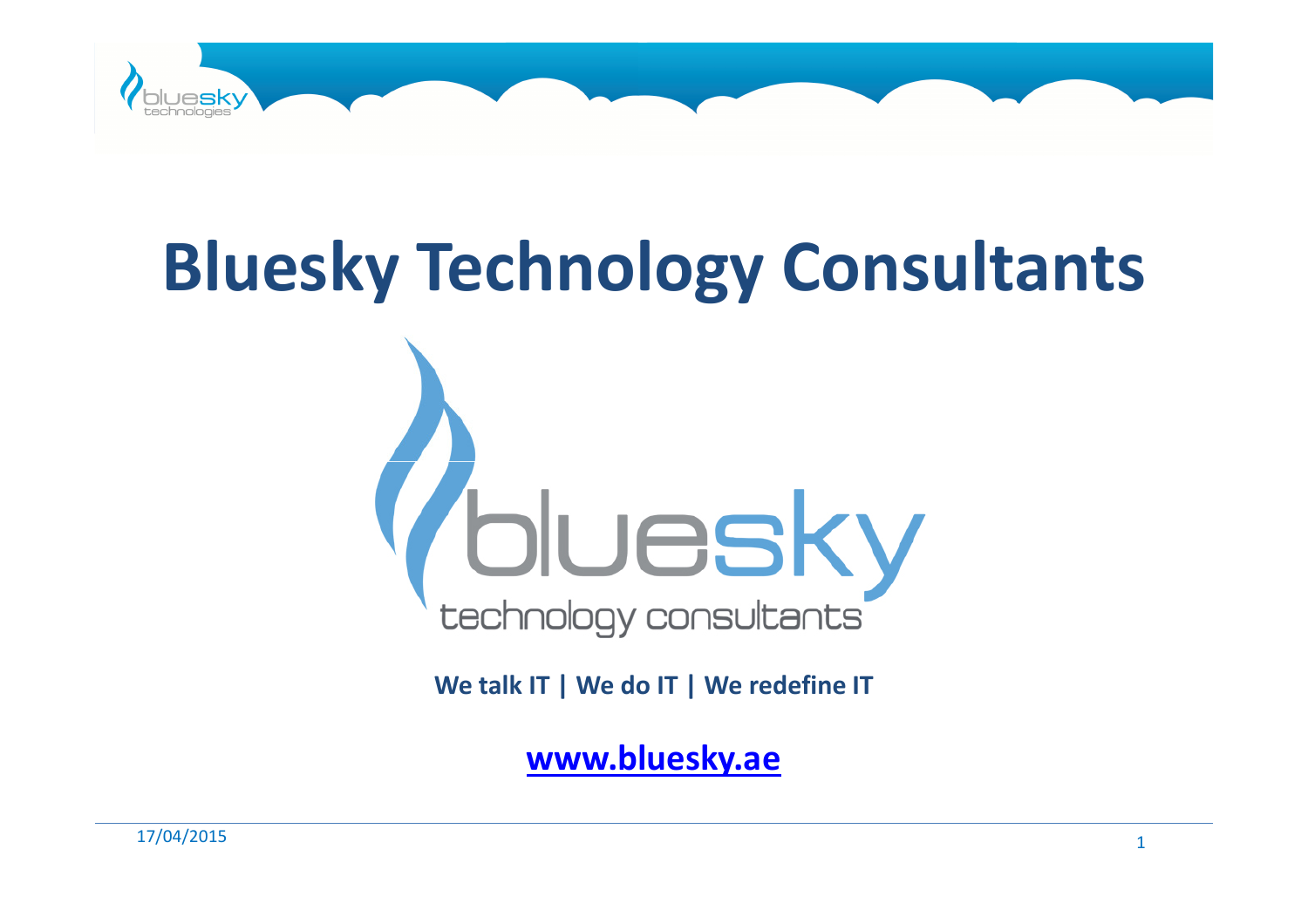

#### Who we are

- IT firm based from the Ajman Free Zone
- Started operations in 2010
- Started as Bluesky Technologies at Trivandrum, India
- Upgraded to Cumulus Softwares Pvt. Ltd. in 2013
- 25 employees and growing fast
- More than 35 clients and growing fast
- Expanded operations in UAE in 2014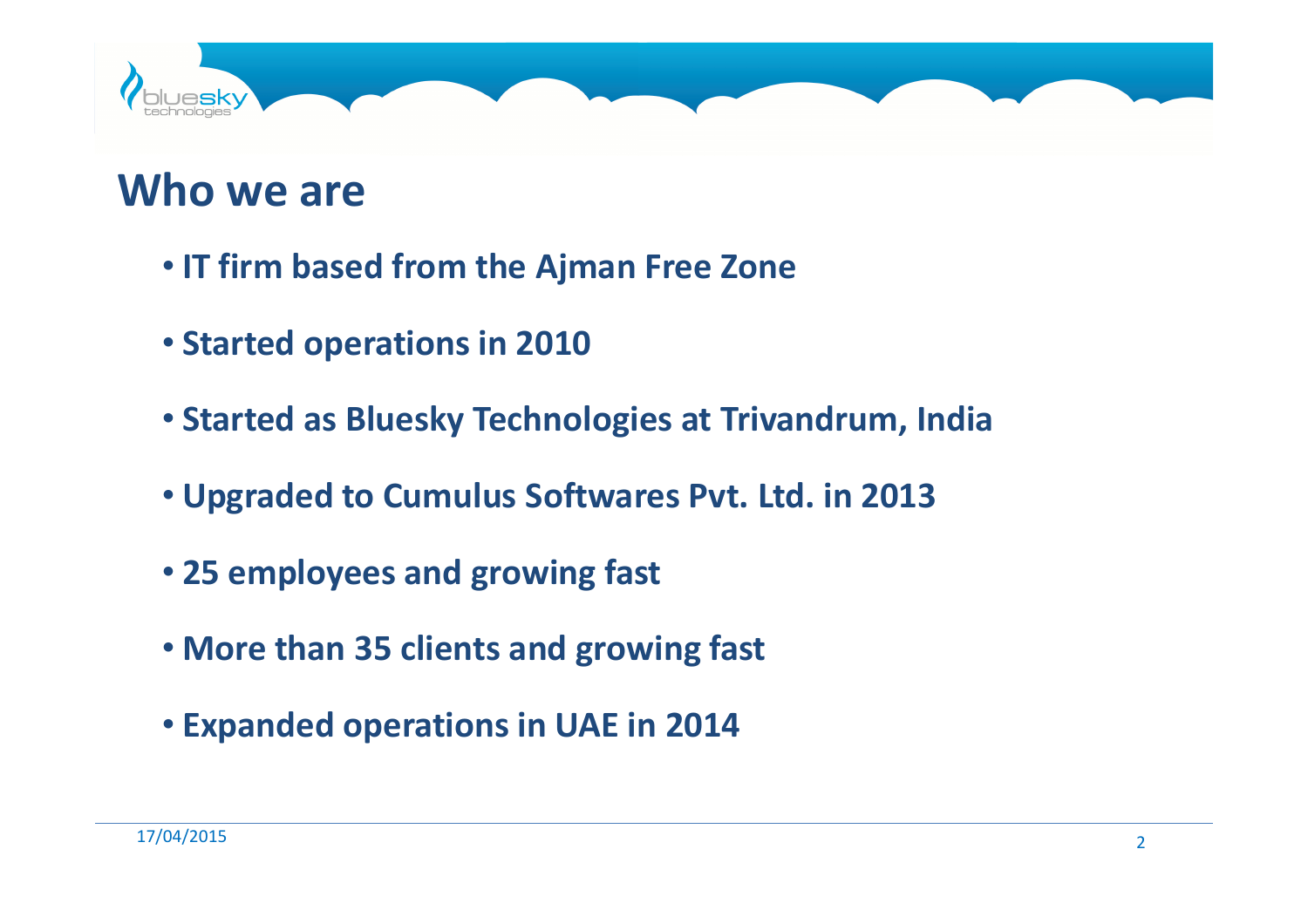

### What we do

We are mainly into the following areas

- Customized Web solutions
- Application Development
	- Triumph ERP (Earlier known as Cumulus ERP)
	- Triumph SMS (aka Edumate School Management System)
	- Marvel Results
- E-commerce sites
- Mobile Apps
- Email Marketing
- Social Media Marketing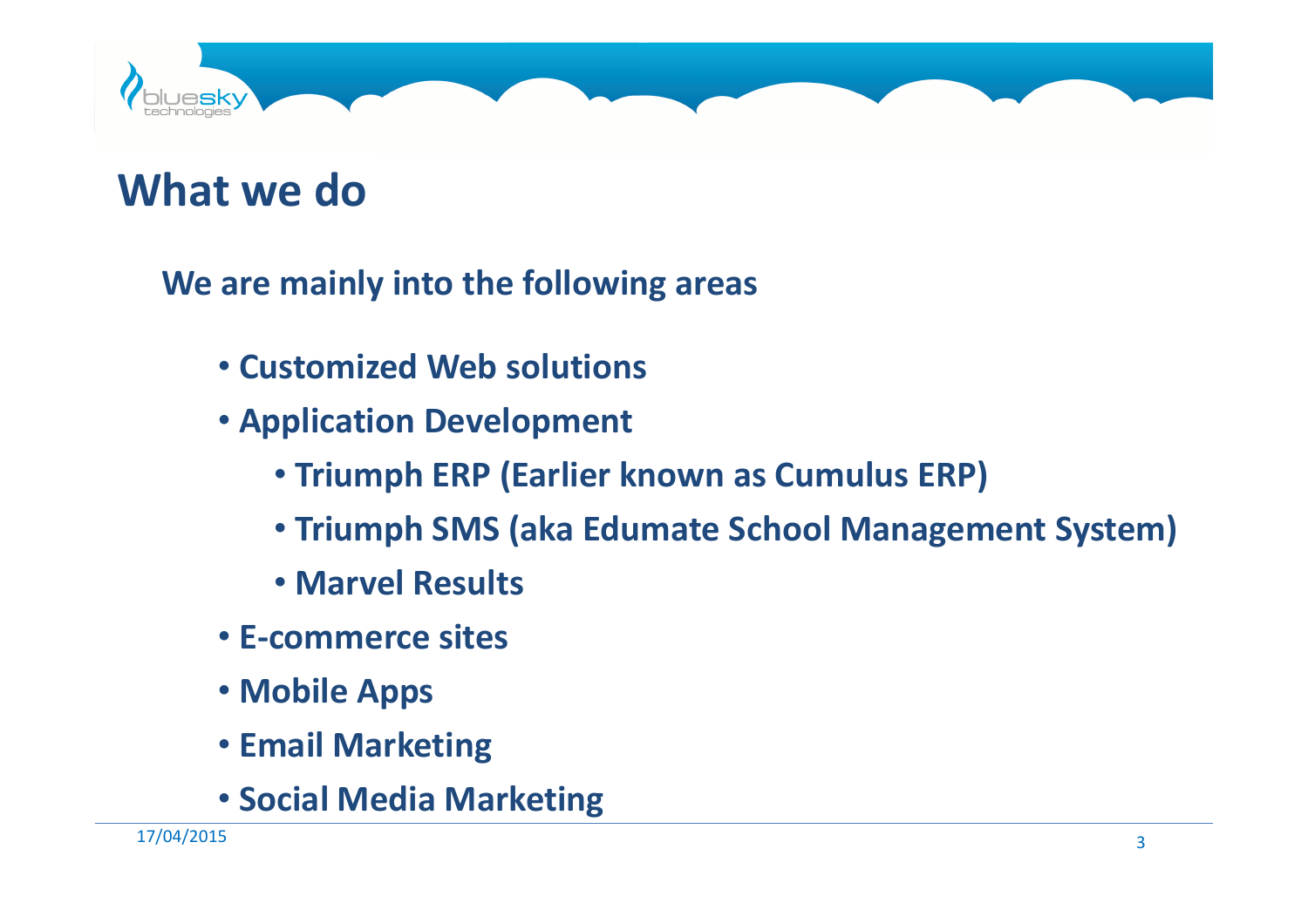# A few of the features of Triumph / Cumulus ERP

- A cloud based Enterprise Resource Planning program
- Works seamlessly on any browsers, Tablets, Smart phones
- Real time monitoring, graphs
- Simple and easy to use
- Vast and vibrant new features
- No installation required
- Very little training required for staff
- Drill down features
- Multi currency, Multi Location
- Approval features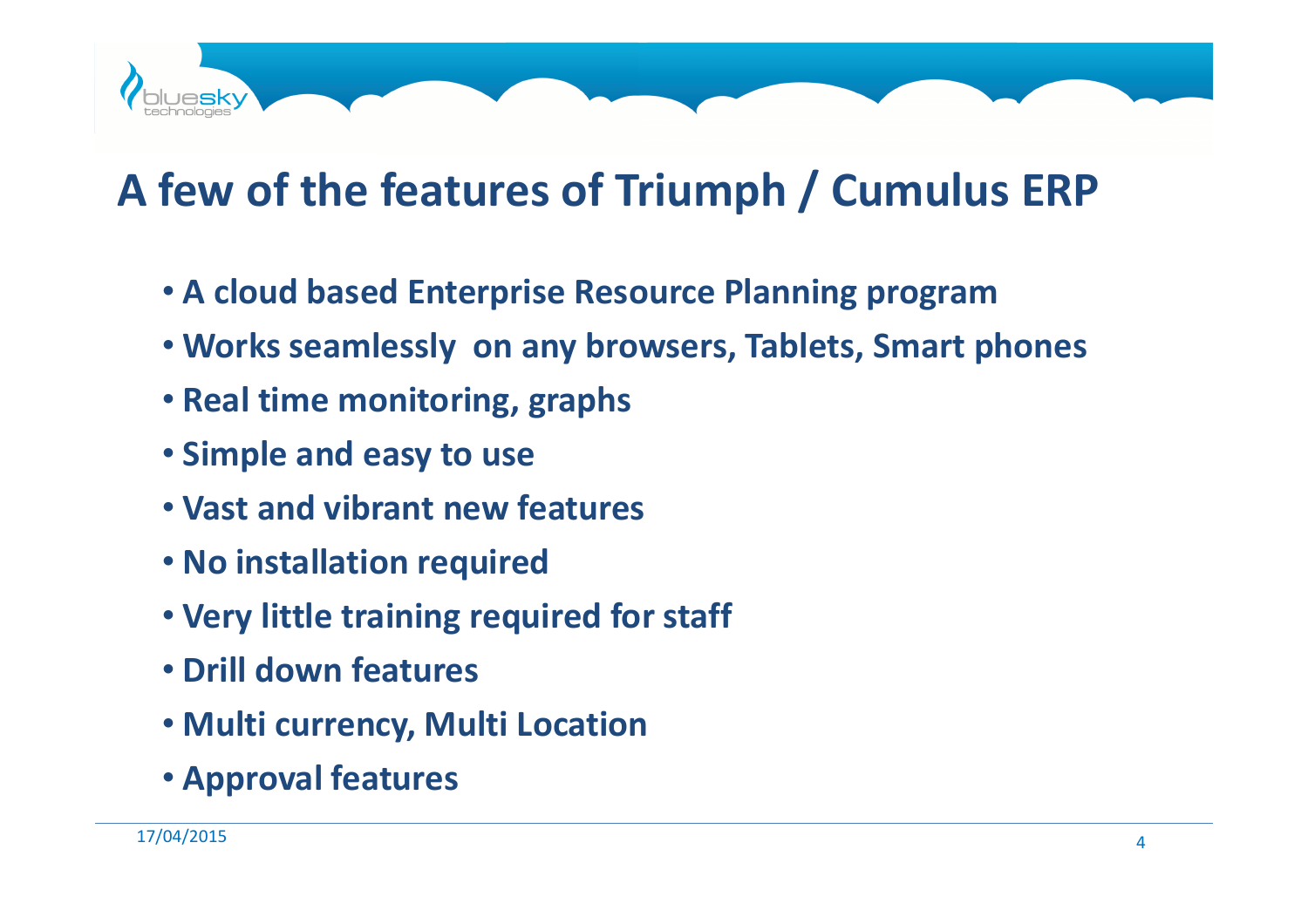

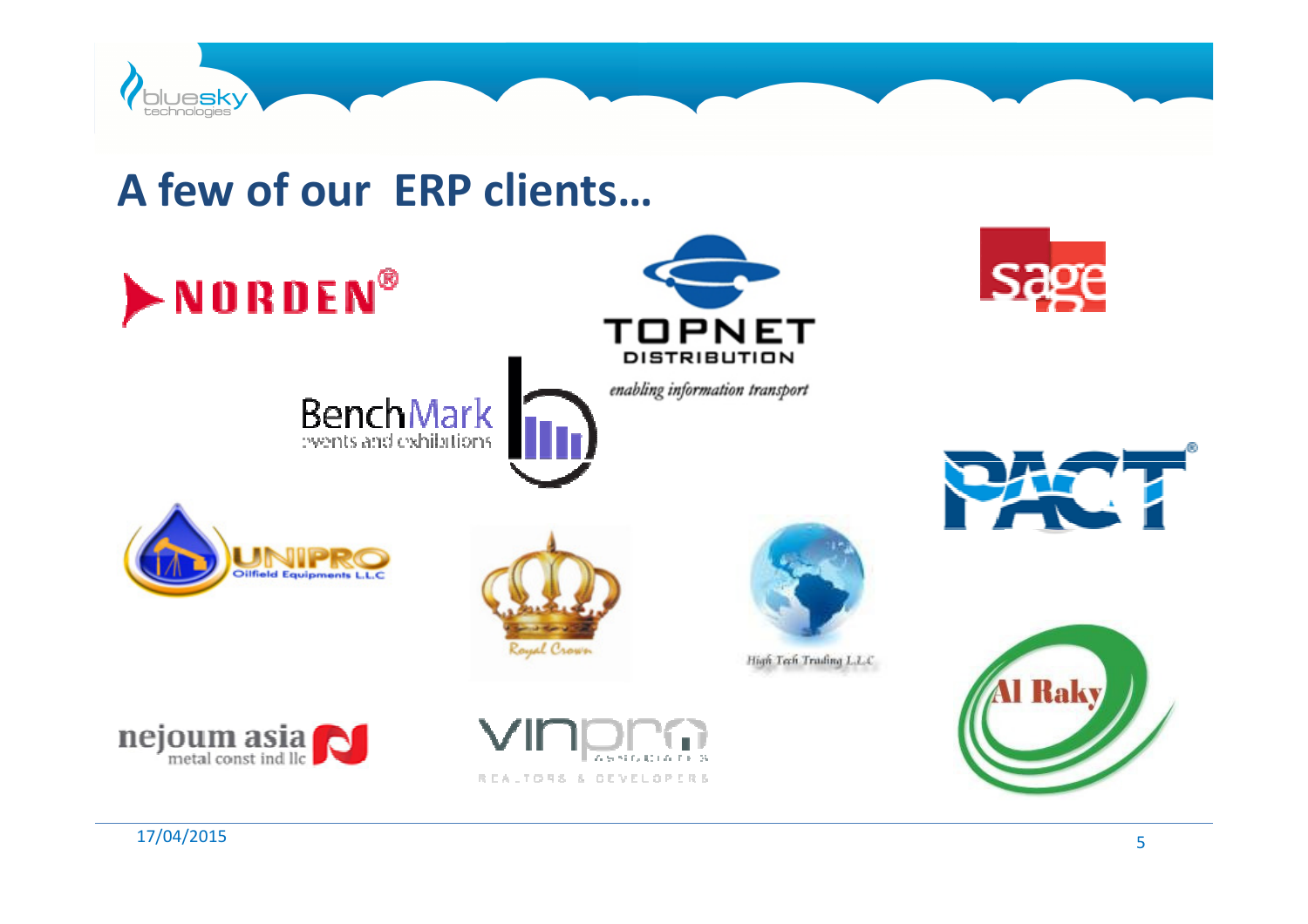

## A few features of Triumph SMS / Edumate SMS

- A cloud based School Management System
- Works seamlessly on any browsers, Tablets, Smart phones
- Real time monitoring
- Simple and easy to use
- Vast and vibrant new features
- No installation required
- Very little training required for staff
- Drill down features
- Multi school, multi location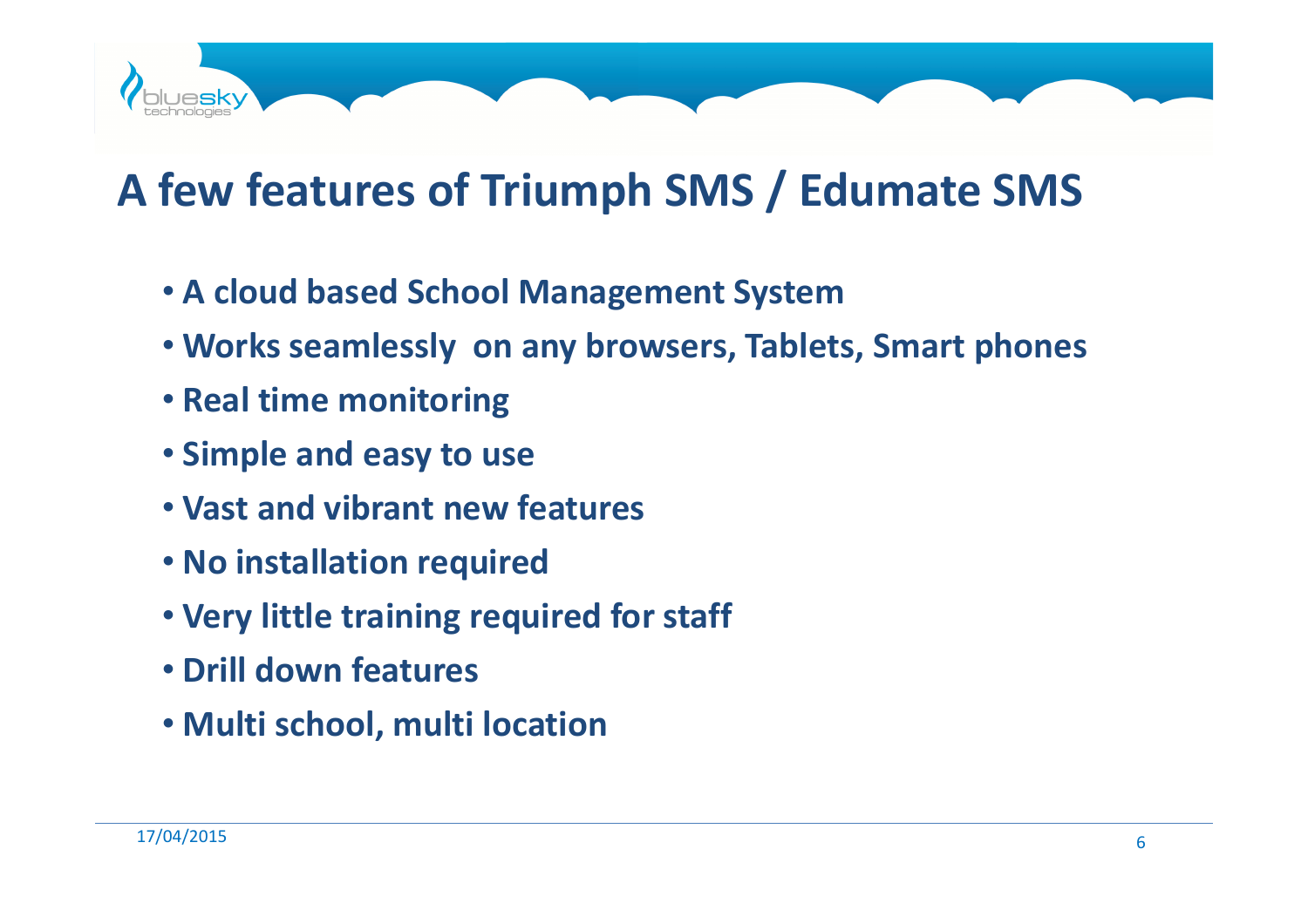

#### A few of our SMS clients…



L'école Chempaka Serene Valley

#### **JAWAHAR VIDHYA BHAVAN**

L'école Chempaka International, Edavacode

Chempaka Kindergarten



L'école Chempaka Silver Rocks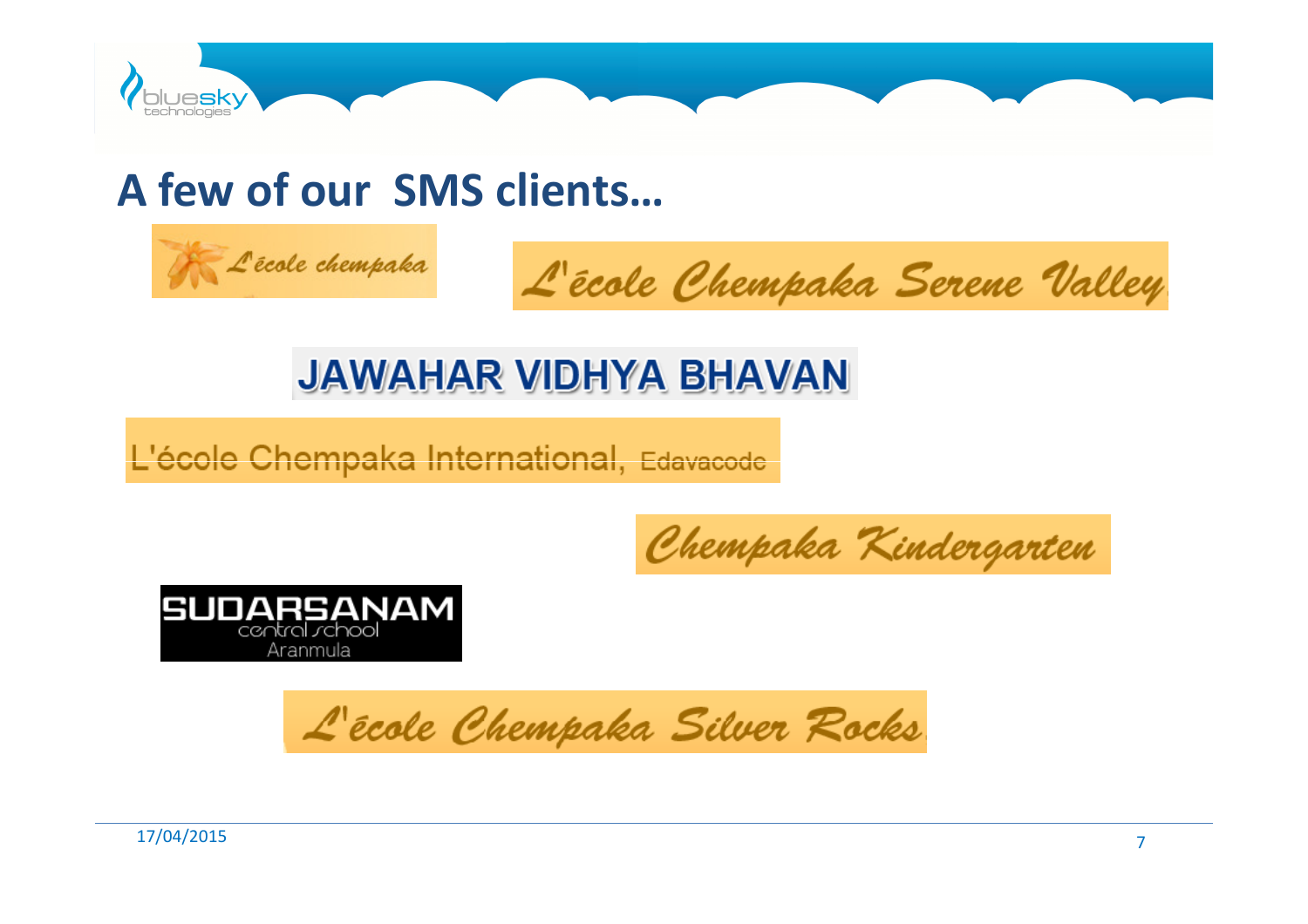

### Marvel Results

- A cloud based Lab Results program
- Works seamlessly on any browsers, Tablets, Smart phones
- Real time availability of Test Results
- Simple and easy to use for the old and young alike
- No installation required
- No searching of emails to get old results
- No filing of paper print outs of Lab results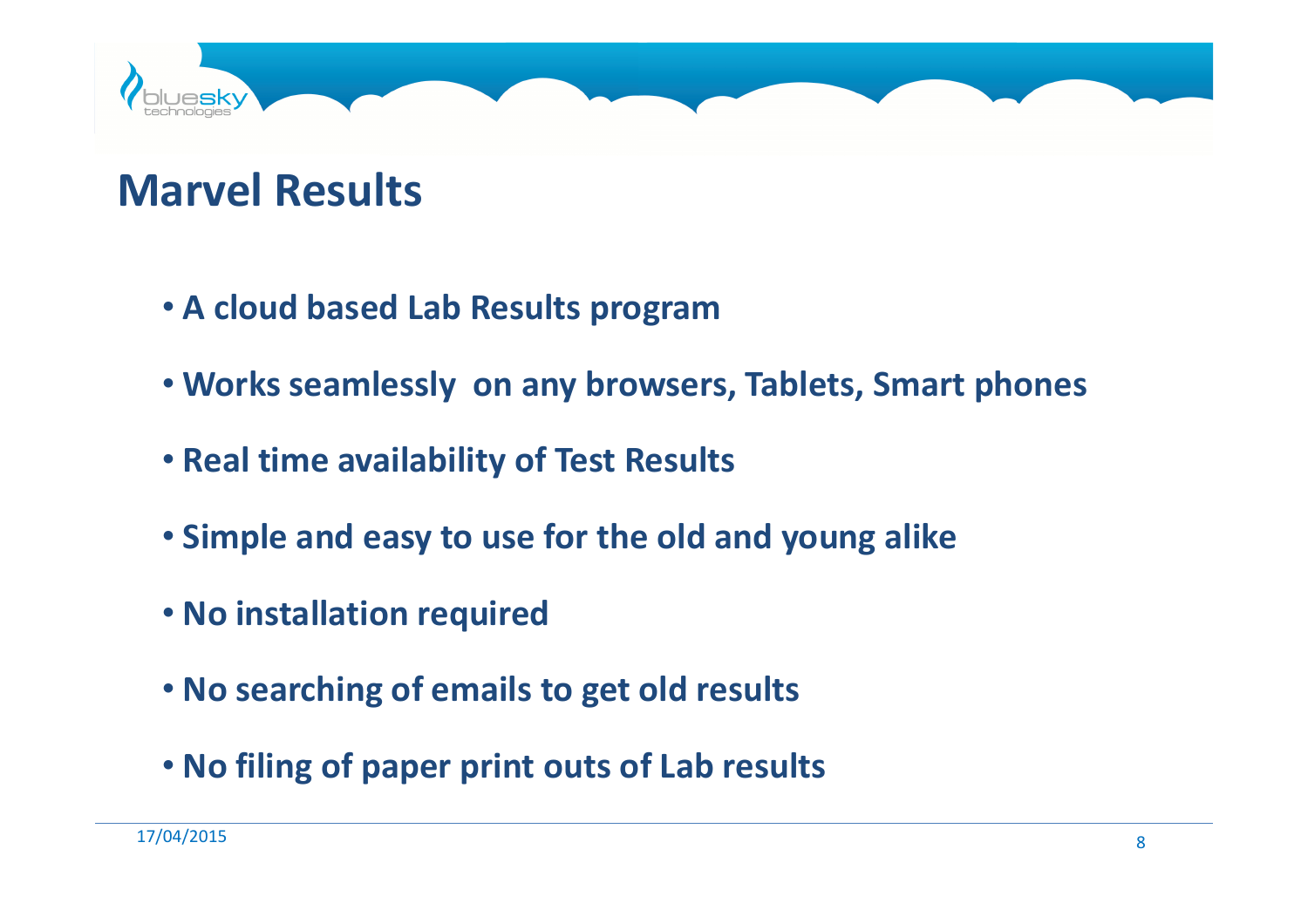

## Mobile Apps

- Well designed apps
- Integration of Apps to other lines of business
- Customized Apps for the enterprise
- Expertise in Android / iOS
- Fast delivery of apps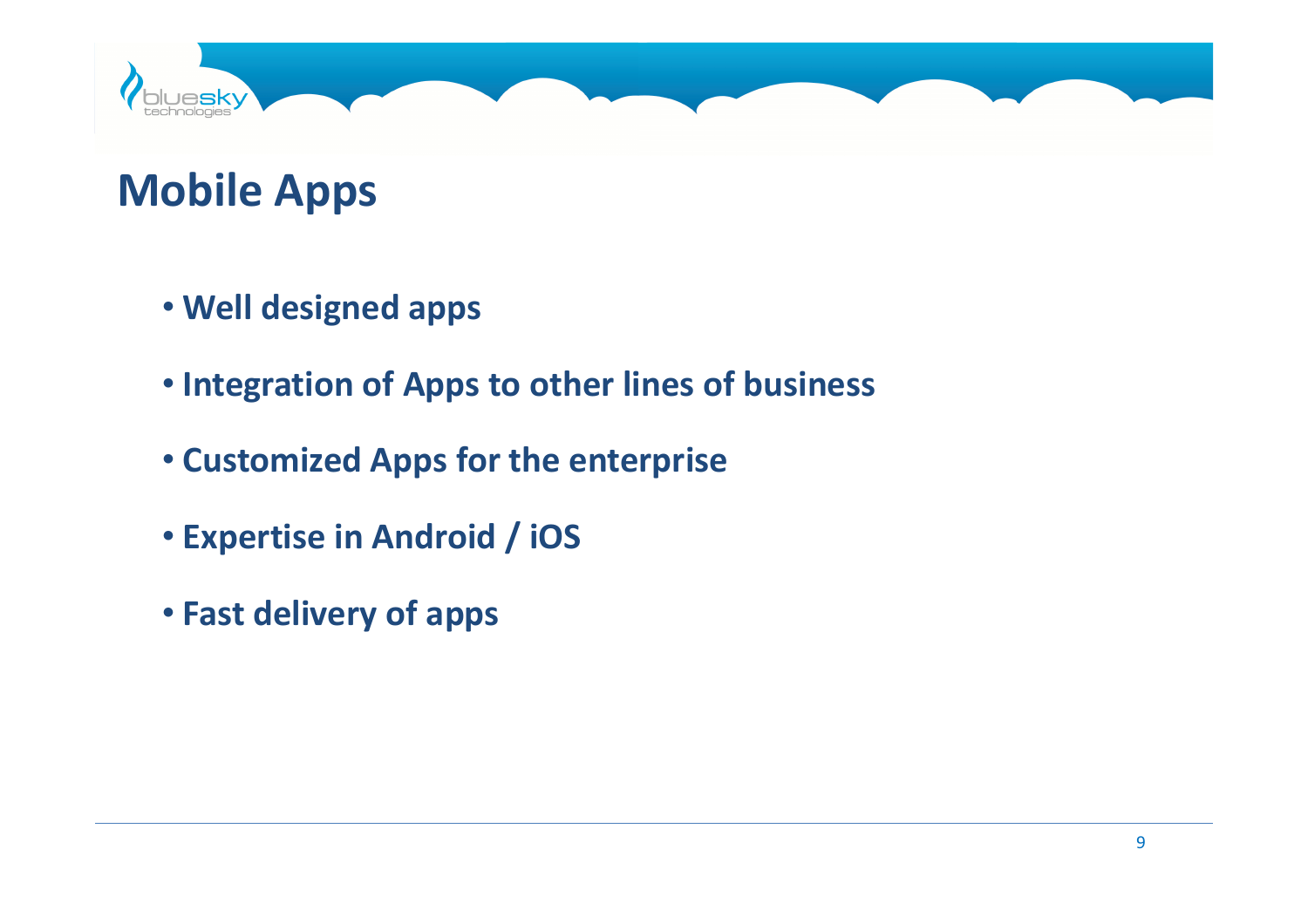

We also create websites...

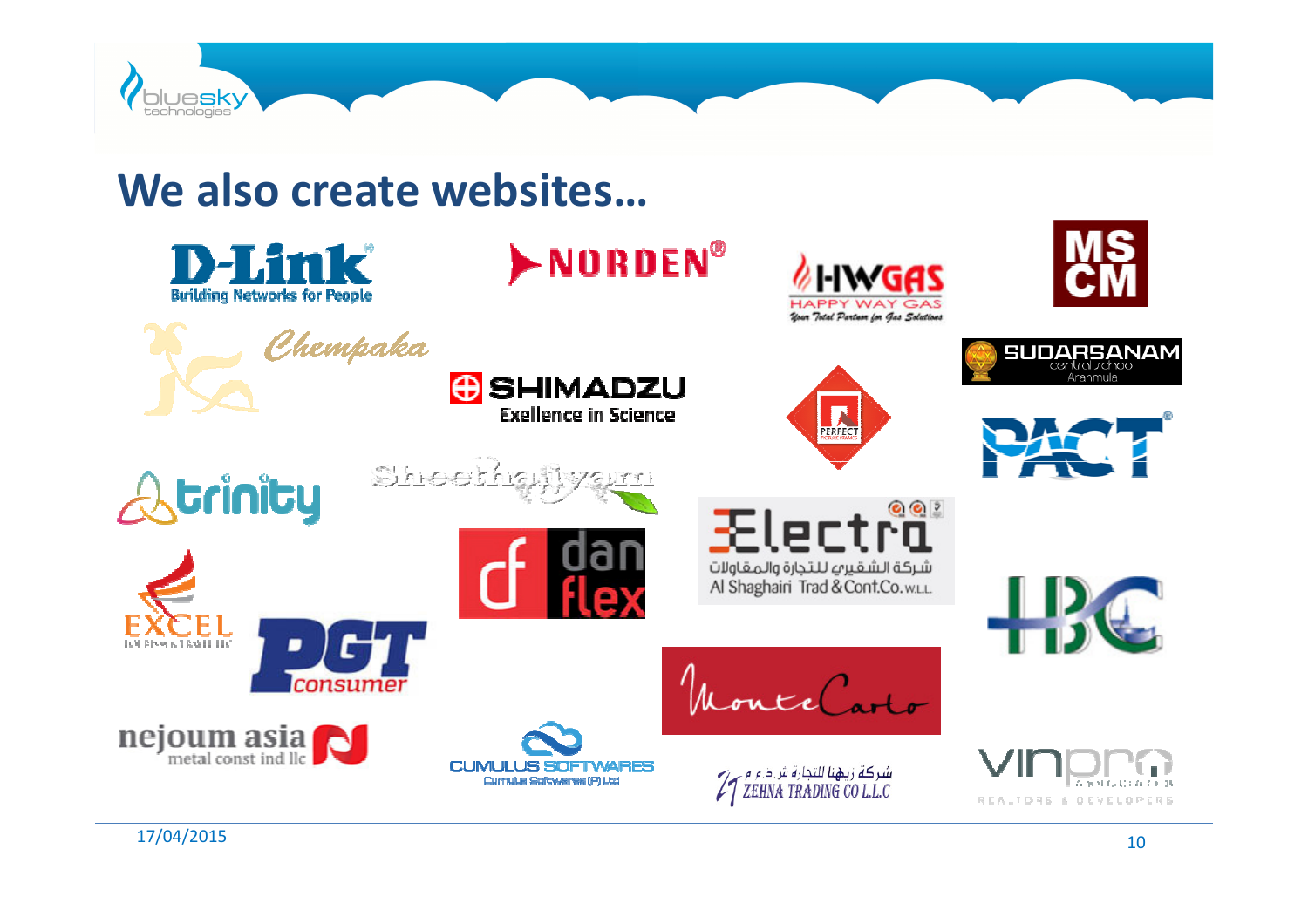

#### Contact us

Arun Varghese

+ 971 50 577 0392 / + 91 9744 270 908

arun@mailbluesky.com

UAE Office

+ 971 6 5507731 / sales@mailbluesky.com

India Office+91 471 254 5058 / sales@mailbluesky.com